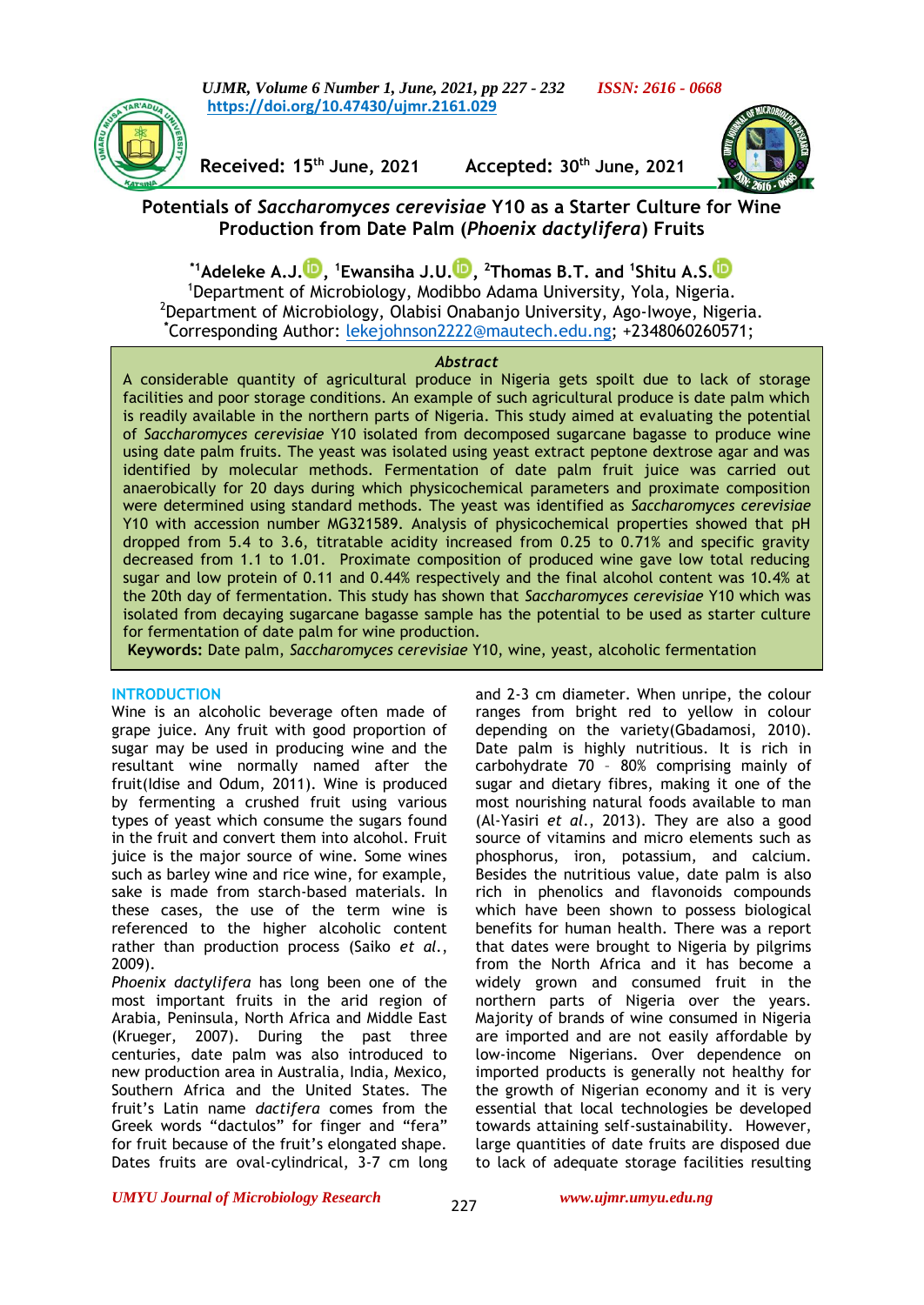in loss of nutrients and a potential source of revenue. Therefore, the aim of this study was to produce wine with date palm fruits using *Saccharomyces cerevisiae* isolated from decomposed sugarcane bagasse.

### **MATERIALS AND METHODS**

### **Collection of samples**

Visibly healthy-looking date palm fruits were purchased from the local market in Girei, Adamawa State of Nigeria and transported in a clean polythene container to the laboratory where it was stored at room temperature until use.

### **Isolation and identification of yeast**

Yeast was isolated from asugarcane bagasse samples buried in the soil (depths of 8 – 12 cm) on the campus of Modibbo Adama University of Technology,  $Yola$ , Adamawa State during a separate research aimed at isolating efficient ethanol producing yeasts from lignocellulosic materials. The bagasse was left in the soil to undergo degradation for three months before isolation. Serial dilution method was employed for isolation. Seven test tubes labelled 1 to 7 were used. Ten gram (10 g) of buried sugarcane bagasse sample was weighed into 90 ml of sterile distilled water in tube 1 and shaken thoroughly to make  $10^{-1}$ . . Dilutions were subsequently made up to  $10^{-6}$ . Inoculation was done under the laminar flow cabinet using the pour plate technique. One milliliter of10-6dilution was placed in sterile petri dish and 15ml of sterilized media added and allowed to solidify. Streptomycin (100 µg/l) was added to the media. YEPD, after sterilization before use to prevent bacterial growth. Propionic acid supplement was also added to YEPD to inhibit the growth of molds. The inoculated Agar medium was incubated for forty-eight (48) hours at 30°C. Microscopic examination of the isolate was carried out using wet mount method. Molecular identification of isolates was performed using sequence data of the Internal Transcribed Spacer (ITS) region of the nuclear ribosomal DNA. Isolated DNA was used as template for PCR amplification of the ITS region using primers: NS1(5- GTAGTCATATGCTTGTCTC-3) and NS8 (5- TCCGCAGGTTCACCTACGGA-3). Amplified fragments were sequenced, and sequences compared with those of reference strains in database (GenBank).

## **Production of date fruit wine**

Date palm fruits were cleaned with distilled water to remove contaminants and allowed to air dry. The pulp was cut, and seed removed.

The pulp was crushed to powder with a sterile grinding machine to increase the surface area for fermentation. After grinding, 200 g of crushed date palm fruits was introduced into 1 L of hot water to extract the juice. Thereafter, it was sieved and squeezed tightly using a sterile muslin cloth. Juice extraction process was repeated on the residual pulp using 500 ml of hot water. The filtrate was then turned into a glass jar and then pasteurized at  $80^{\circ}$ C for 20 minutes. Inoculation was done by adding 150 ml of standardized standard culture of approximately 6.0log10 CFU/ml. Fermentation was carried out at room temperature for 20 days with manual shaking once every 24 hours. To prevent explosion due to release of carbon dioxide during fermentation, an air trap was fixed to the fermentation glass jar. For comparison, yeasts reactivated from a commercial brewer's yeast was also used as starter culture in a similar experiment. Fermentation was terminated by pasteurizing the wine at  $60^{\circ}$ C for 15 minutes. Wine was left for 10 hours to allow the yeasts to flocculate after which the clarified wine, that is, the supernatant was siphoned into a sterilized glass jar and allowed to age for 55 days. Microbial analysis was carried out on pasteurized fruit juice samples taken before the commencement of fermentation and wine samples taken shortly before fermentation was terminated on the 20th day by plating the samples on PDA and nutrient Agar.

**Measurement of specific gravity, pH, titratable acidity and percentage total sugar**

The pH was determined using Kent EIL 7020 model pH meter. The titratable acidity was determined by titrating 10 ml of sample with 0.1 M of sodium hydroxide using 3 drops of phenolphthalein as pH indicator. Noting the volume of NaOH used for the titration, the titratable acidity (TA) was calculated using TA = (volume of NaOH / volume of sample) X 0.75 (Mohammed, *et al*. 2018).

Percentage reducing sugar concentration was determined using the 3,5-dinitrosalicylic acid (DNS) assays (Miller, 1959) and measuring the absorbance of the sample solution at 540nm using a spectrophotometer (Lamda 25 UV/Vis Spectrophotometer). Specific gravity was determined with a refractometer by adding 2 drops of the sample on the glass prism and the values taken from the calibration by looking through the lens (Awe and Nnadoze, 2015). Alcohol content of must was assayed using the triple scale hydrometer. A sterile glass test jar was filled up to  $\frac{3}{4}$  with the sample and the hydrometer was introduced to float on the jar. Readings were taken from the potential alcohol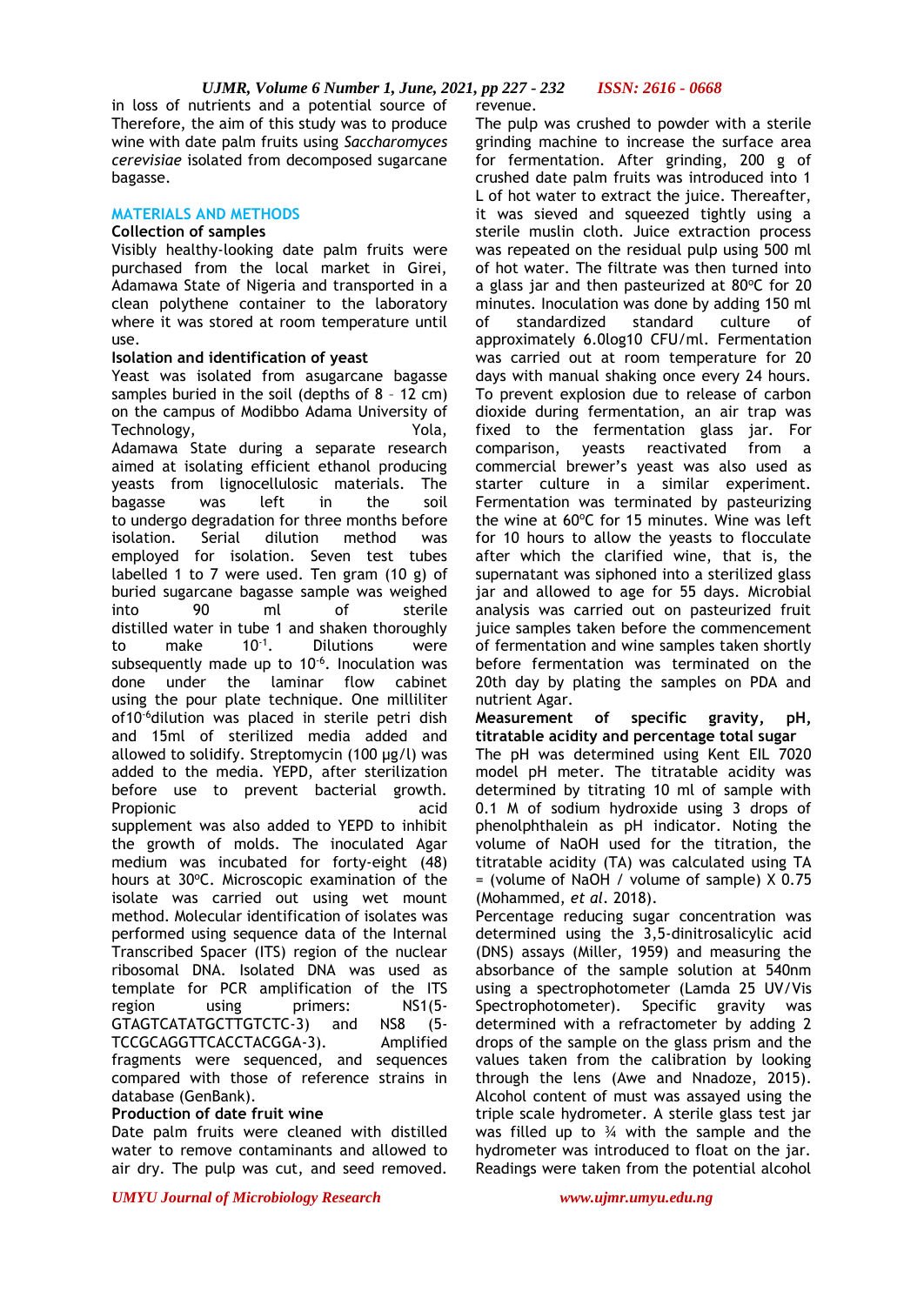scale of the hydrometer and alcohol content was estimated by subtracting the final reading from the initial reading. Measurements were **Sensory evaluation**

Sensory evaluation for general acceptability of produced wine from *S. cerevisiae* Y10 and the commercial brewer's yeast was done after allowing the wine to age for 55 days using ten judges according to Awe and Nnadoze, (2015).

## **Statistical analysis**

Data were analyzed using one way ANOVA followed by Duncan multivariable post-hoc test to compare between the wine samples produced. P values less than 0.05 were considered statistically significant.

## **RESULTS AND DISCUSSION**

The morphology of the yeast cells was observed on the culture plates and under the microscope. The isolate was observed to be flat with smooth edges, moist, creamy and glistening in appearance and were circular in shape. Budding was also observed. The gel electrophoresis micrograph of the amplified product is shown in Plate 1. After a BLAST search through the GenBank of National Center for Biotechnology Information (NCBI), it was found that the genetic sequence of the 18S rDNA of the isolate XY had 100% similarity with *Saccharomyces cerevisiae* strain FJU-YS5 and so it was identified as *Saccharomyces cerevisiae*  Y10 (Figure 1).

The statistical evaluation of each of the physicochemical parameters of the commercial brewer's yeast were carried out relative to that of the test organism *S. cerevisiae* Y10 from day 0 through day 5 to day 20. As shown in table 1, no significant variation was observed in the activities of both *S. cerevisiae* strain YIO and the brewer's yeast. The initial pH which was 5.4 before the commencement of fermentation gradually dropped to 3.58 and 3.6 in brewer's yeast and *S. cerevisiae* Y10 respectively. The titratable acidity increased from 0.25 to 0.7 and 0.71 in brewer's yeast and *S. cerevisiae* Y10 respectively. The decrease in pH and the increase in the titratable acidity is an indication of accumulation of acids due to yeast metabolism (Awe and Nnadoze, 2015). This observation is important in wine production as low pH can inhibit the growth of unwanted organisms during the fermentation process but promotes good environmental conditions for

taken over a period of 20 days at five days interval.

the desired organisms (Reddy and Reddy 2009; Mohammed, *et al*. 2018). Microbial contamination was not observed in this study as juice and wine samples analyzed did not show presence of fungi and bacteria. This was probably because of pasteurization of the must as also reported by Mohammed *et al*. (2018) and Balogu and Towobola (2017). Specific gravity decreased in both cases from 1.1 to about 1 within the 20 days of fermentation. Averagely, the sugar content of the must was depleted within the first 10 days of fermentation in both cases. At the end of the 20 days fermentation, alcohol content was observed to be 10.3% and 10.4% in brewer's yeast and *S. cerevisiae* Y10 respectively. This is no significant difference between the two. The reduction in specific gravity and sugar over the fermentation period shows that the yeasts were able to utilize the sugar content of the must and hence, an increase in the alcohol content. This agrees with the explanation given by Oladoja, *et al*. (2021).

Table 2 shows the proximate composition of date palm fruit juice and wine samples. The raw date palm fruit juice has total reducing sugar, protein, ash content, crude fat and moisture of 20.52%, 2.46%, 4.56%, 0.64% and 76.65% respectively. After fermentation and ageing, there was a significant difference in the proximate composition. The low protein content in the fruit juice before fermentation which was also observed to be much lower after ageing can be submitted to be a positive development as such could be an indication that the fear of over-accumulation of protein due to consumption of the fruits do not come to play (Okegbile and Taiwo, 2009).

The overall percentage acceptability level of the produced by the two starter cultures are presented in Figure 2. Date wine fermented by *S. cerevisiae* Y10 had 85% acceptability while that fermented by brewer's yeast had 85.6%. This implies that the yeast strain *S. cerevisiae* Y10 compares well with the commercial brewer's yeast used in this study and therefore can be considered for commercialization as brewer's yeast for both home and industrial brewery.

229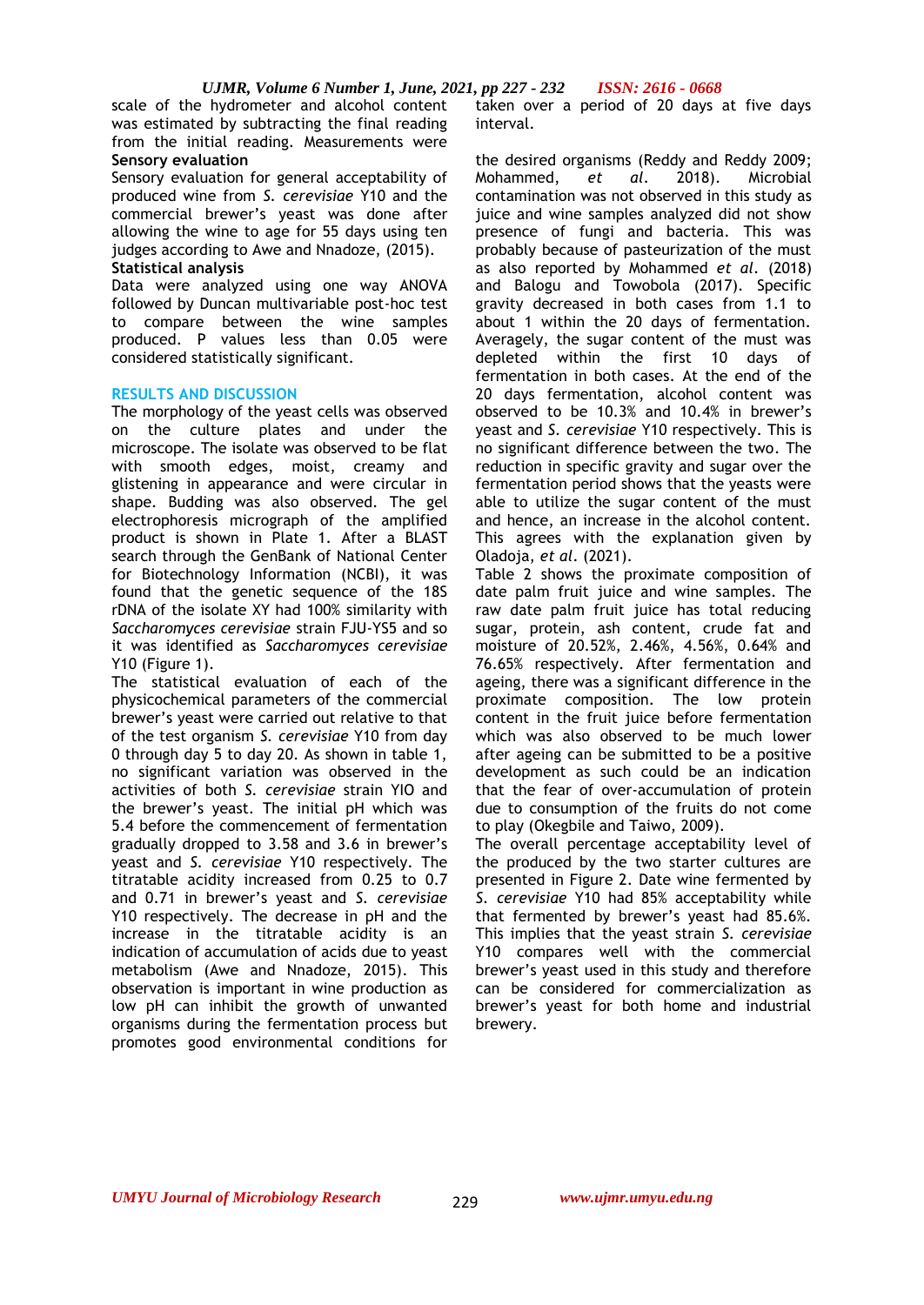

Plate 1. Molecular DNA amplification of *S. cerevisiae* Y10



**Figure 1: The phylogenetic tree of** *Saccharomyces cerevisiae* **Y10 (MG321589) based on the 18S rDNA sequence comparison of related isolates**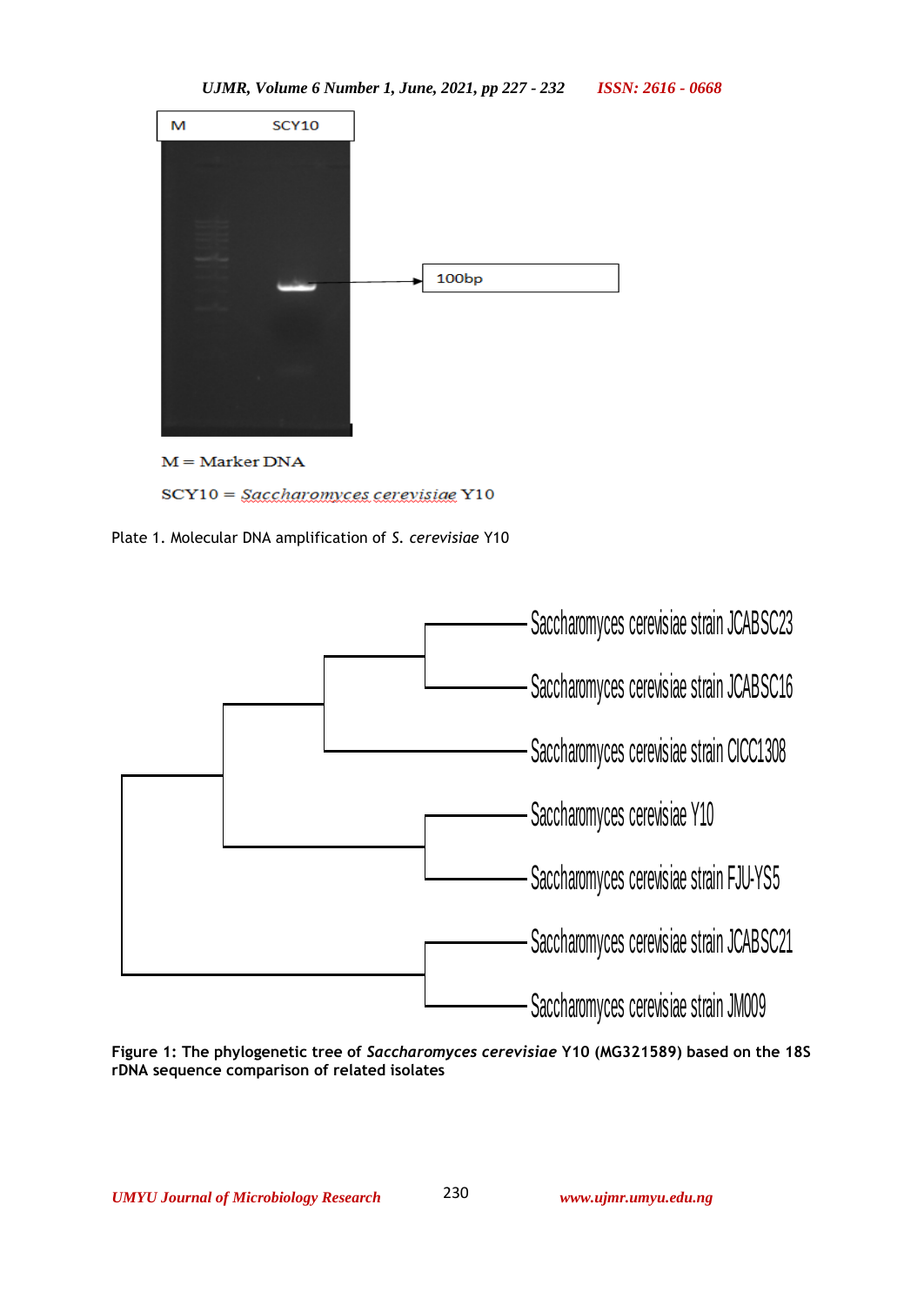| Fermentation<br>Time (days) | pH                           |                              | % Sugar                       |                               | Specific gravity                    |                              | <b>Titratable Acidity</b>  |                              | % Alcohol                    |                              |
|-----------------------------|------------------------------|------------------------------|-------------------------------|-------------------------------|-------------------------------------|------------------------------|----------------------------|------------------------------|------------------------------|------------------------------|
|                             | Baker's<br>veast             | cerevisiae<br>Y10            | Brewer's<br>yeast             | cerevisiae<br>Y10             | Brewer's<br>yeast                   | cerevisiae<br>Y10            | Brewer's<br>veast          | cerevisiae<br>Y10            | Brewer's<br>yeast            | cerevisiae<br>Y10            |
|                             | $5.40+0.20a$                 | $5.40+0.00a$                 | $20.52 \pm 0.00$ <sup>a</sup> | $20.52 \pm 0.01$ <sup>a</sup> | $1.10{\scriptstyle\pm0.00^{\rm a}}$ | $1.10 + 0.01$ a              | $0.25 + 0.01a$             | $0.25 \pm 0.01$ <sup>a</sup> | $0.00 + 0.00$ <sup>a</sup>   | $0.00 + 0.00$ <sup>a</sup>   |
| 5.                          | $4.87 + 0.10^b$              | $4.90 \pm 0.01$ <sup>b</sup> | $4.51 \pm 0.00$ <sup>b</sup>  | $4.42 \pm 0.01^b$             | $1.05 \pm 0.00^{\circ}$             | $1.04 \pm 0.01^{\mathrm{b}}$ | $0.58 + 0.02b$             | $0.58 \pm 0.01$ <sup>b</sup> | $5.38 + 0.02b$               | $5.40\pm0.00b$               |
| 10                          | $4.60 \pm 0.05$ <sup>c</sup> | $4.60 \pm 0.01$ <sup>c</sup> | $1.20 \pm 0.20$ c             | $0.00 + 0.00$ c               | $1.02 \pm 0.00$ <sup>c</sup>        | $1.02 \pm 0.01$ <sup>c</sup> | $0.65 \pm 0.00$ c          | $0.64 \pm 0.00$ <sup>c</sup> | $6.81 \pm 0.01$ <sup>c</sup> | $6.80 \pm 0.00$ <sup>c</sup> |
| 15                          | $3.76 \pm 0.50$ <sup>d</sup> | $3.90 \pm 0.05$ <sup>d</sup> | $0.00 + 0.20$ <sup>d</sup>    | $0.00 + 0.00$ c               | $1.02 \pm 0.00$ <sup>c</sup>        | $.01 \pm 0.00$ <sup>c</sup>  | $0.68 + 0.02d$             | $0.69 \pm 0.00$ <sup>d</sup> | $8.77 + 0.00$ <sup>d</sup>   | $8.80 \pm 0.01$ <sup>d</sup> |
| 20                          | $3.58 + 0.09e$               | $3.60 + 0.04$ <sup>e</sup>   | $0.00 + 0.20$ <sup>d</sup>    | $0.00 + 0.00$ c               | $1.00 + 0.00c$                      | $1.01 + 0.00c$               | $0.70 + 0.01$ <sup>e</sup> | $0.71 + 0.00$ <sup>d</sup>   | $10.3 + 0.01$ <sup>e</sup>   | $10.40 + 0.03$ <sup>e</sup>  |

## **Table 1: Physicochemical analysis of must during anaerobic fermentation**

Parameters with the same superscripts are not statistically different  $(2)$ 

# **Table 2: Proximate composition of date palm fruit juice and wine samples**

|                             | Proximate composition (%)    |                              |                                        |  |  |  |  |
|-----------------------------|------------------------------|------------------------------|----------------------------------------|--|--|--|--|
| <b>Parameters</b>           | Date palm fruit              | Date palm wine<br>by Y10     | Date palm wine<br>by brewer's<br>veast |  |  |  |  |
| Total reducing sugar<br>(%) | 20.52±0.01 <sup>a</sup>      | $0.11 \pm 0.12$ <sup>b</sup> | $0.12 \pm 0.00^{\circ}$                |  |  |  |  |
| Protein (%)                 | $2.46 \pm 0.00^a$            | $0.44 \pm 0.00^b$            | $0.47 \pm 0.00^b$                      |  |  |  |  |
| Ash content (%)             | $4.56 \pm 0.00^a$            | $0.02 \pm 0.00$ <sup>b</sup> | $0.03 \pm 0.00$ <sup>b</sup>           |  |  |  |  |
| Crude fat $(\%)$            | $0.64 \pm 0.00$ <sup>a</sup> | ND.                          | <b>ND</b>                              |  |  |  |  |
| Moisture content (%)        | $76.65 \pm 0.10^a$           | $86.42 \pm 0.14^b$           | $86.46 \pm 0.00^b$                     |  |  |  |  |

Key: ND = Not Detected, parameters with the same superscripts are not statistically different  $(2)$